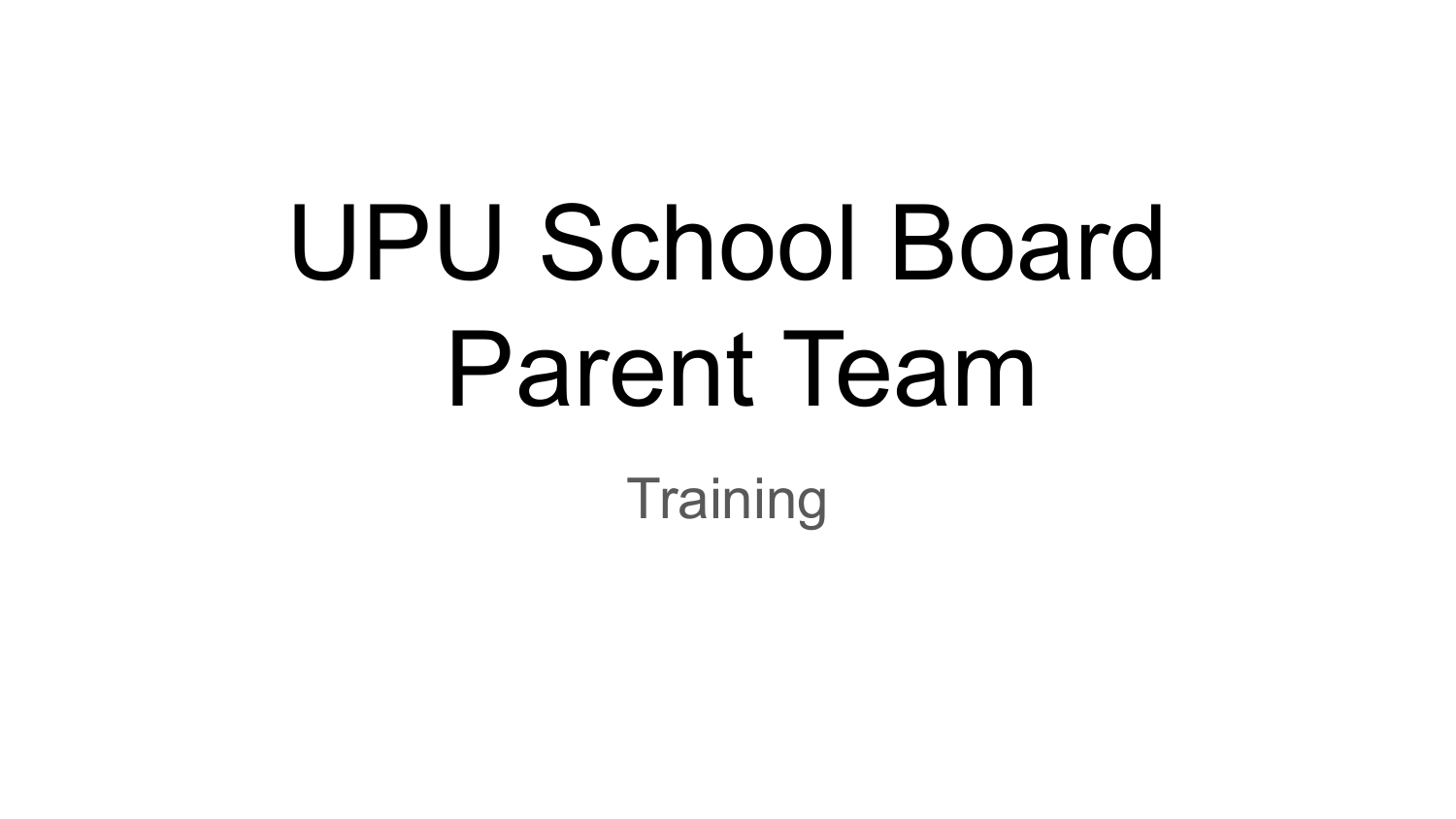### School Board Parent Team

Parent Lead to coordinate efforts

At least one parent from each voting district

Parents rotate attending board meetings, writing reports and giving public comment

Develops relationships with school board representatives

Develops Relationships with USBE Representatives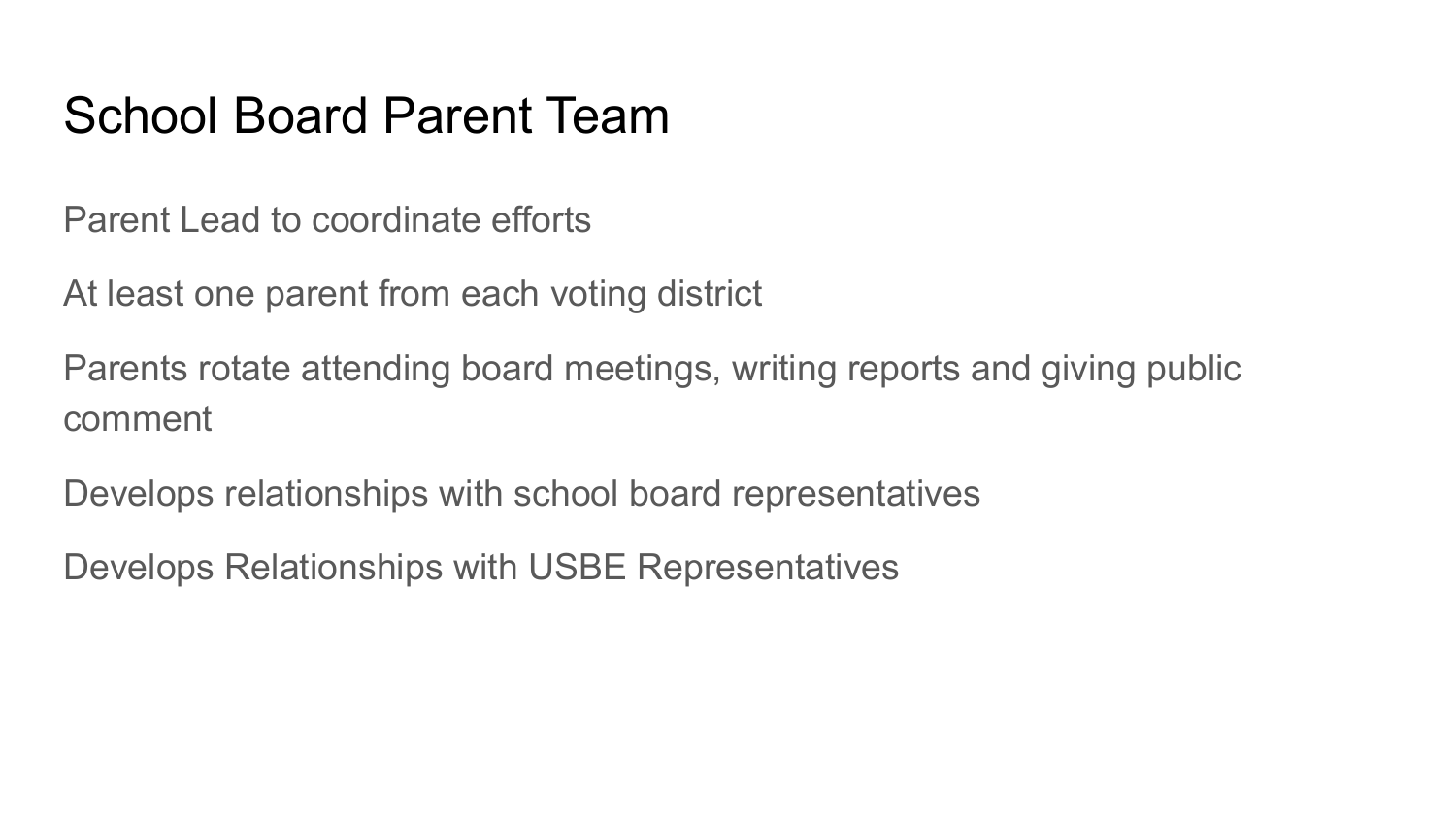#### Parent Lead

Lead Team Communications

Track School Board Meetings

Keep the calendar of who is attending meetings and attend as needed

Track Agendas and point out topics of interest

Help recruit and train parents joining the team

Monitor Public Meeting Website

Coordinate with District Lead

Consult on public comment topics

Turn in board meeting reports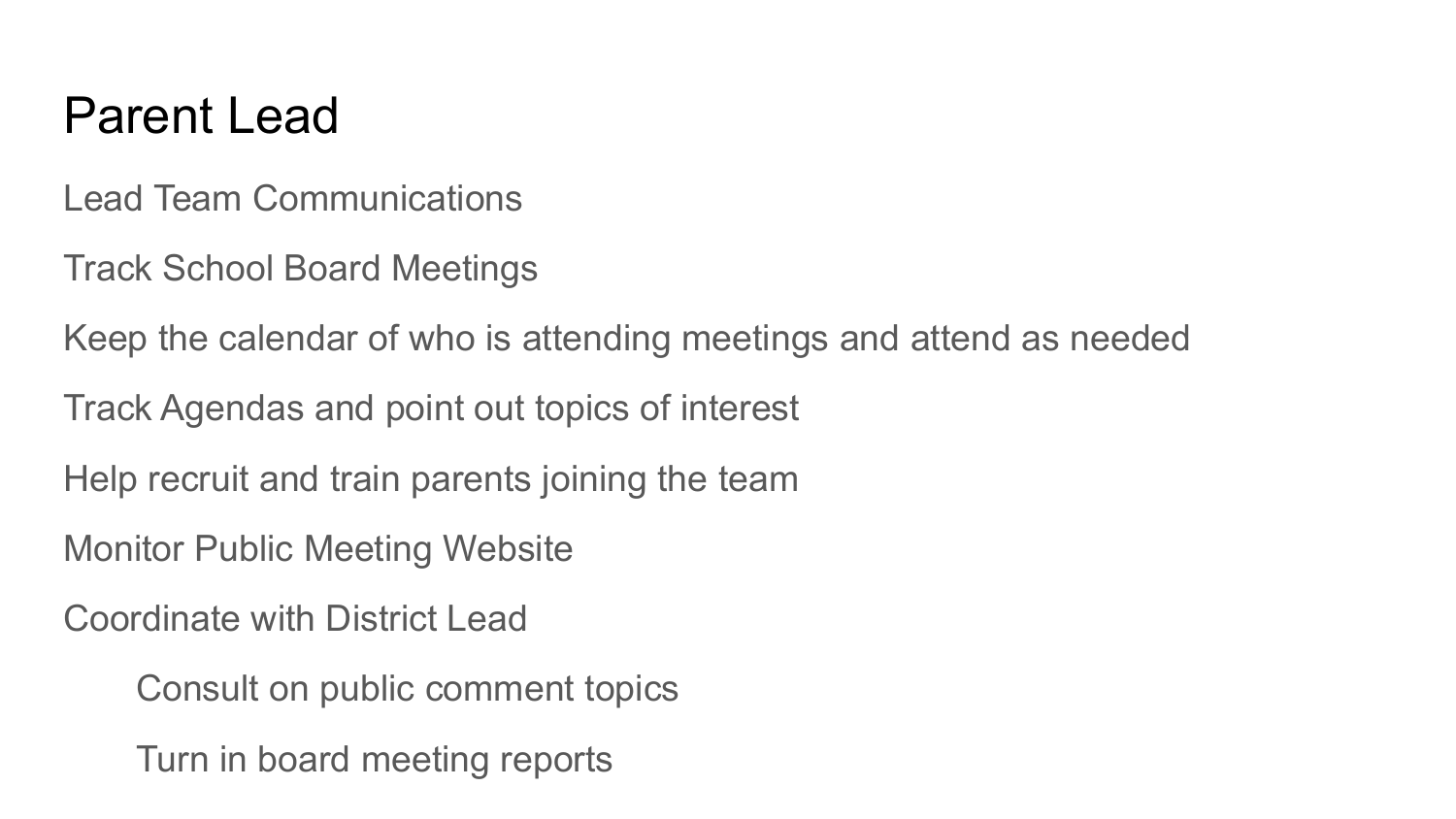#### Parent Partner

Attend board meetings as a UPU representative on a rotating schedule

Review the agenda and consult with parent lead

Take notes and identify "hot topics" or issues

Write board meeting reports and turn them in to the parent lead

Develop a relationship with your school board representative

Meet them in person

Communicate with them regularly through phone/e-mail

Ask questions for them to ask in board meetings

Thank them for supporting parent rights with their votes

Present public comment as needed